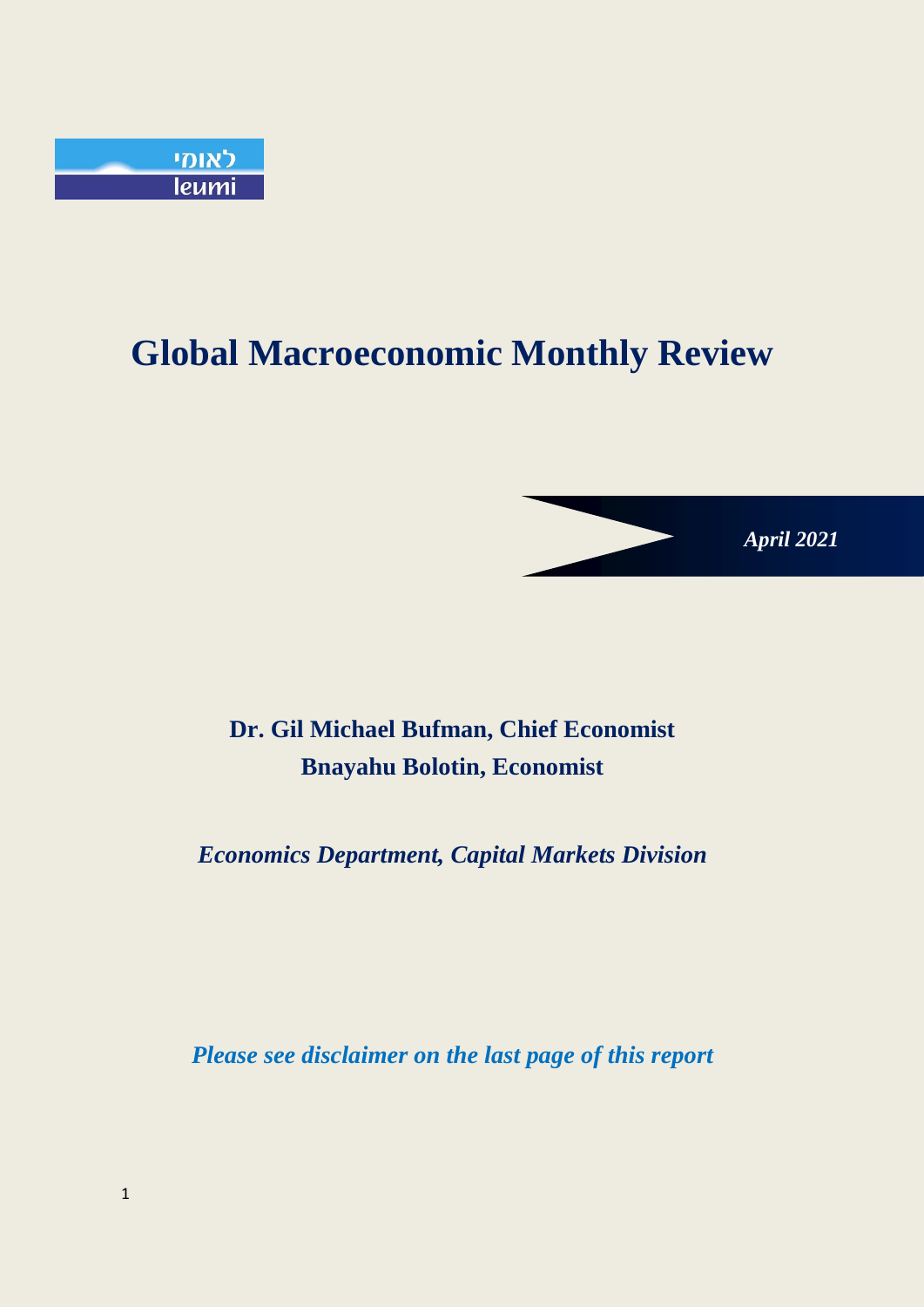### **Key Issues and Table of Contents**

#### **Bank Leumi Economic Forecasts (p. 3)**

#### **The Global Economy – Overview (p. 4)**

- *Global economic activity continues to recover, but not consistently across all regions.*
- *There is economic expansion in the US and the developed countries of Southeast Asia, while in contrast, GDP is expected to contract in the euro bloc, resulting from a tightening in pandemic-related restrictions in some countries.*
- *Growth in the developing countries is expected to slow against the backdrop of an increase in morbidity in India and Brazil, and against the backdrop of an expected slowdown in the continuation of high growth rates in China and a gradual convergence toward "normal" growth rates.*
- *Inflation in the developed countries increased in the first quarter of the year.*
- *March was characterized by a number of significant developments in the monetary policies of Britain, Turkey, India, and Brazil.*
- *India launched a defined asset purchase program that is expected to prevent a substantial increase in government bond yields.*

#### **United States (p. 8)**

- *The labor market continues to recover.*
- *Industrial manufacturing suffered only temporarily in the middle of the first quarter of the year due to extreme weather conditions in February.*
- *The Fed left monetary policy unchanged with an eye toward achieving the employment target, and does not anticipate a significant increase in the inflation rate. This situation supports maintaining the current policy.*
- *US bond yields rose along the entire yield curve, but the long term yield-tomaturity fell slightly in the first half of April, following explanations by the Fed's Chairman as to longer term policy steps.*

#### **Euro Bloc (p. 14)**

- *It appears the GDP of the euro bloc declined in the first quarter of 2021, while in the second quarter, GDP is expected to rise moderately.*
- *For the full year, the lion's share of annual growth is expected to occur in the second half.*
- *Italy and France entered again into lockdown, and Germany as well tightened its pandemic related restrictions due to a rise in morbidity. These developments are likely to hamper any recovery.*
- *Members of the ECB Monetary Committee expect the rate of asset purchases made by the central bank will increase in the coming months, and this is expected to support the low yields on government bonds.*
- *The consumer price index increased in March due to the rise in energy prices, yet core inflation dipped.*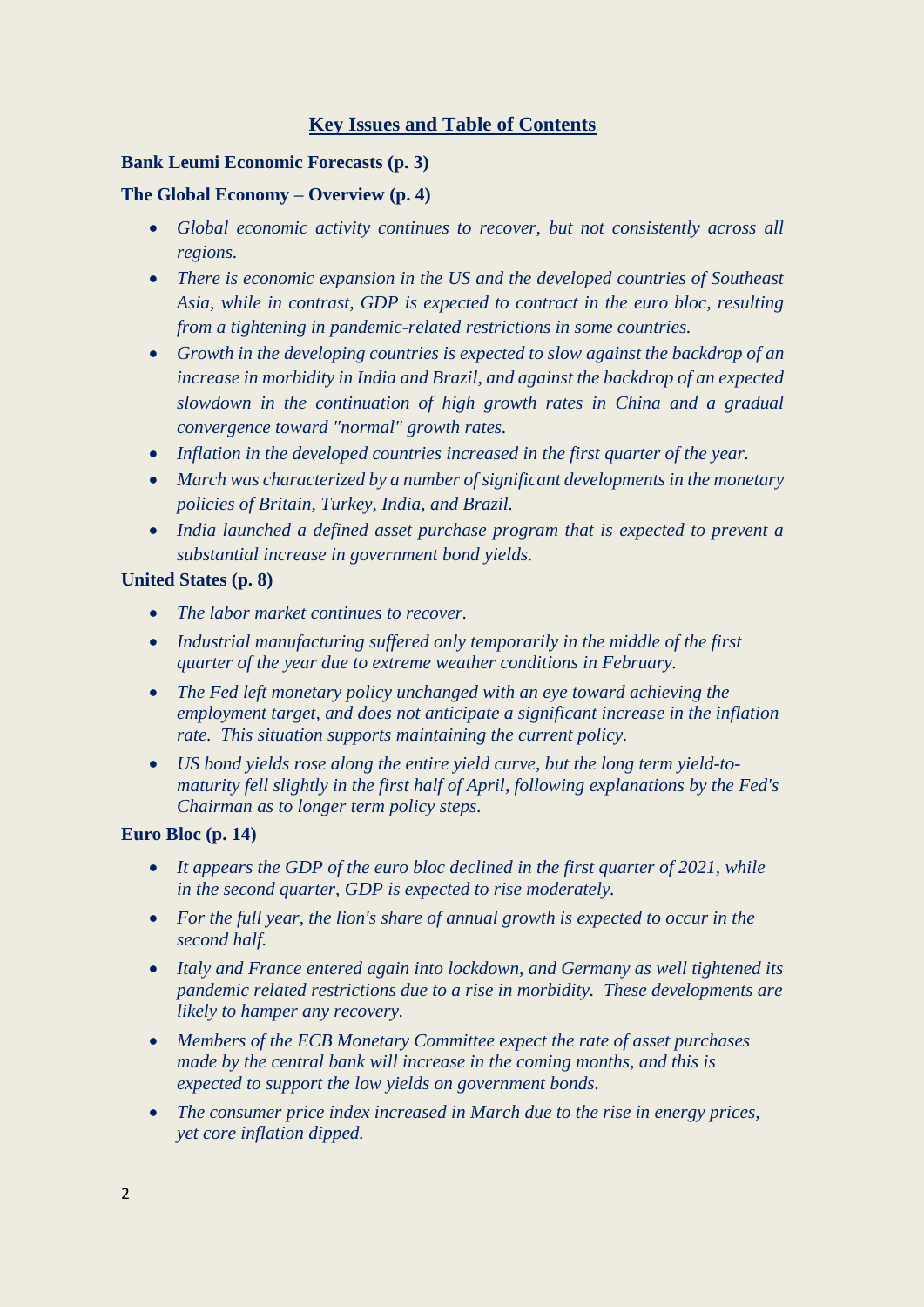|                                    | 2018            | 2019              | <b>2020E</b>    | <b>2021F</b>    | <b>2022F</b>    |
|------------------------------------|-----------------|-------------------|-----------------|-----------------|-----------------|
| <b>GDP</b> – Real Growth Rate      |                 |                   |                 |                 |                 |
| World                              | 3.5%            | 2.6%              | $-3.2\%$        | 5.6%            | 3.9%            |
| <b>USA</b>                         | 3.0%            | 2.2%              | $-3.5%$         | 5.5%            | 3.1%            |
| UK                                 | 1.3%            | 1.4%              | $-9.9\%$        | 4.4%            | 4.9%            |
| <b>Japan</b>                       | 0.6%            | 0.3%              | $-4.8%$         | 2.7%            | 2.6%            |
| Eurozone                           | 1.9%            | 1.3%              | $-6.9\%$        | 4.2%            | 4.0%            |
| South East Asia (ex. Japan)        | 5.1%            | 4.3%              | $-3.9%$         | 4.3%            | 4.9%            |
| China                              | 6.6%            | 6.1%              | 2.3%            | 8.5%            | 5.0%            |
| India                              | 6.1%            | 4.2%              | $-7.0\%$        | 13.0%           | 4.5%            |
| Latin America                      | 0.8%            | $-0.5%$           | $-7.1%$         | 4.1%            | 3.0%            |
| <i>Israel</i>                      | 3.5%            | 3.4%              | $-2.5%$         | 4.9%            | 3.9%            |
| <b>Trade Volume, Growth</b><br>(%) |                 |                   |                 |                 |                 |
| Global                             | 3.8%            | 0.2%              | $-8.1\%$        | 7.0%            | 5.7%            |
| <b>Interest rates, Year End</b>    |                 |                   |                 |                 |                 |
| US Fed                             | $2.25 - 2.50\%$ | $1.50\% - 1.75\%$ | $0.00 - 0.25\%$ | $0.00 - 0.25\%$ | $0.00 - 0.25\%$ |
| <b>Bank of England</b>             | 0.75%           | 0.75%             | $0.1\%$         | $0.1\%$         | $0.1\%$         |
| <b>Bank of Japan-Policy Rate</b>   | $-0.07\%$       | $0.0\%$           | $0.0\%$         | $0.0\%$         | $0.0\%$         |
| <b>ECB-Main Refi</b>               | $0.00\%$        | $0.00\%$          | $0.00\%$        | $0.00\%$        | $0.00\%$        |
| <i>Israel</i>                      | 0.25%           | 0.25%             | 0.1%            | $0.00 - 0.25\%$ | $0.00 - 0.25\%$ |

## *Leumi Global Economic Forecast, As of April 2021*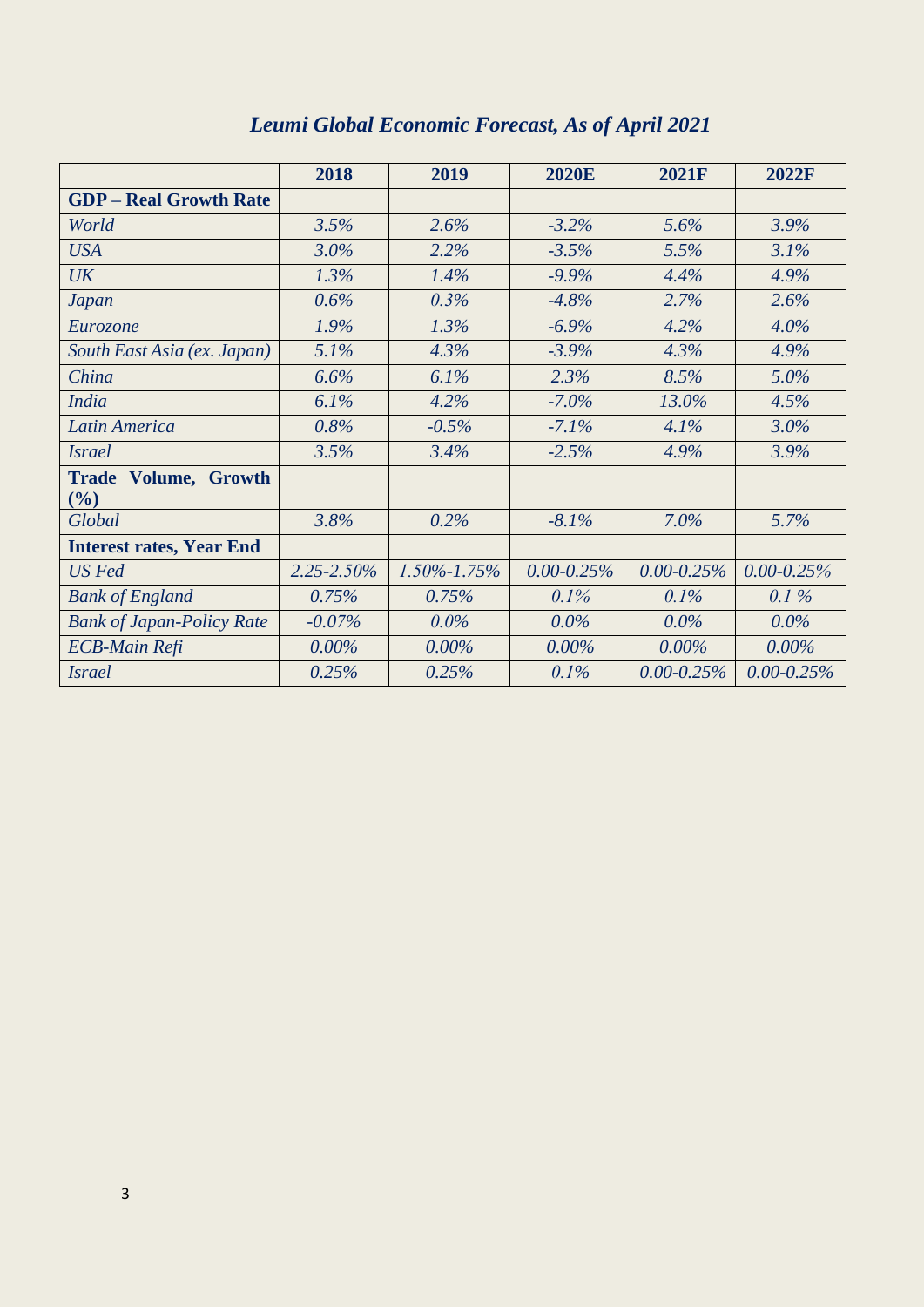#### **The Global Economy – Overview**

**Economic activity: global economic activity continues to recover, but not consistently across all regions. There is economic expansion in the US and the developed countries of Southeast Asia, while in contrast, GDP is expected to contract in the euro bloc, resulting from a tightening in pandemic-related restrictions in some countries. Growth in the developing countries is expected to slow against the backdrop of an increase in morbidity in India and Brazil, and against the backdrop of an expected slowdown in the continuation of high growth rates in China and a gradual convergence toward "normal" growth rates.**

- Aggregate global economic activity is continuing despite a rise in morbidity in India, Brazil, and some of the euro bloc countries. The global PMI for March indicates growth in economic activity in industry and services (see Chart 1). The economic recovery in the US is trickling into the labor market, which strengthened broadly, with an emphasis on the sectors that have been severely hurt in the current crisis and that have suffered from the tightening in pandemicrelated restrictions. In our view, the direct support of the Biden administration will boost economic activity in the short term, including retail sales. In the medium-term, the infrastructure and green energy investment plan of the Biden administration is expected to continue the strengthening trend of the labor market and to accelerate economic growth, while at the same time increasing public debt in the coming years. Activity in the euro bloc is expected to grow in the coming months by only a moderate rate against the backdrop of weak domestic demand; however, we expect that in the second half of the year the recovery will occur at a faster pace.
- The GDP of Britain declined 2.9% in January (m/m) due to the government-imposed lockdown; however, the renewed opening of the economy, in parallel to the continuing inoculation of the population, is expected to support economic growth in the coming months. The bulk of the decline in GDP occurred in the services sector, with an emphasis on education, due to the closure of schools, and also on accommodation and food venues. Britain's exports and imports contracted sharply in January, due to the Brexit agreement that came into effect in the beginning of the year and led to disruptions in foreign trade due to new regulatory requirements. This situation led to a temporary 41.7% drop (m/m) in goods exports to the European Union, compared to a decline of only 1.6% (m/m) in goods exports to non-European Union member countries. A tightening in pandemic-related restrictions also weighed on foreign trade. In addition, part of the decline derives from a change in the registration of trade that stems from Brexit, which led to a delay in the registration of some of the transactions that prior to Brexit were registered in January and now they are registered in February. This is due to components in the agreement between the parties that require the registration of any transaction only five days after the conclusion of such transaction, such that the transactions carried out in the last five days of January will be registered only in February.
- The composite PMI of Britain continued to climb in March, reaching its highest level in the last six months. The increase stems from a rise in the manufacturing sector PMI, which is at a high level, and also due to an increase in the index of the services sector, which rose in March from 49.5 to 56.3 points. For the first time since November 2020, the services sector PMI is at a level above 50 points, which indicates growth in economic activity in this sector.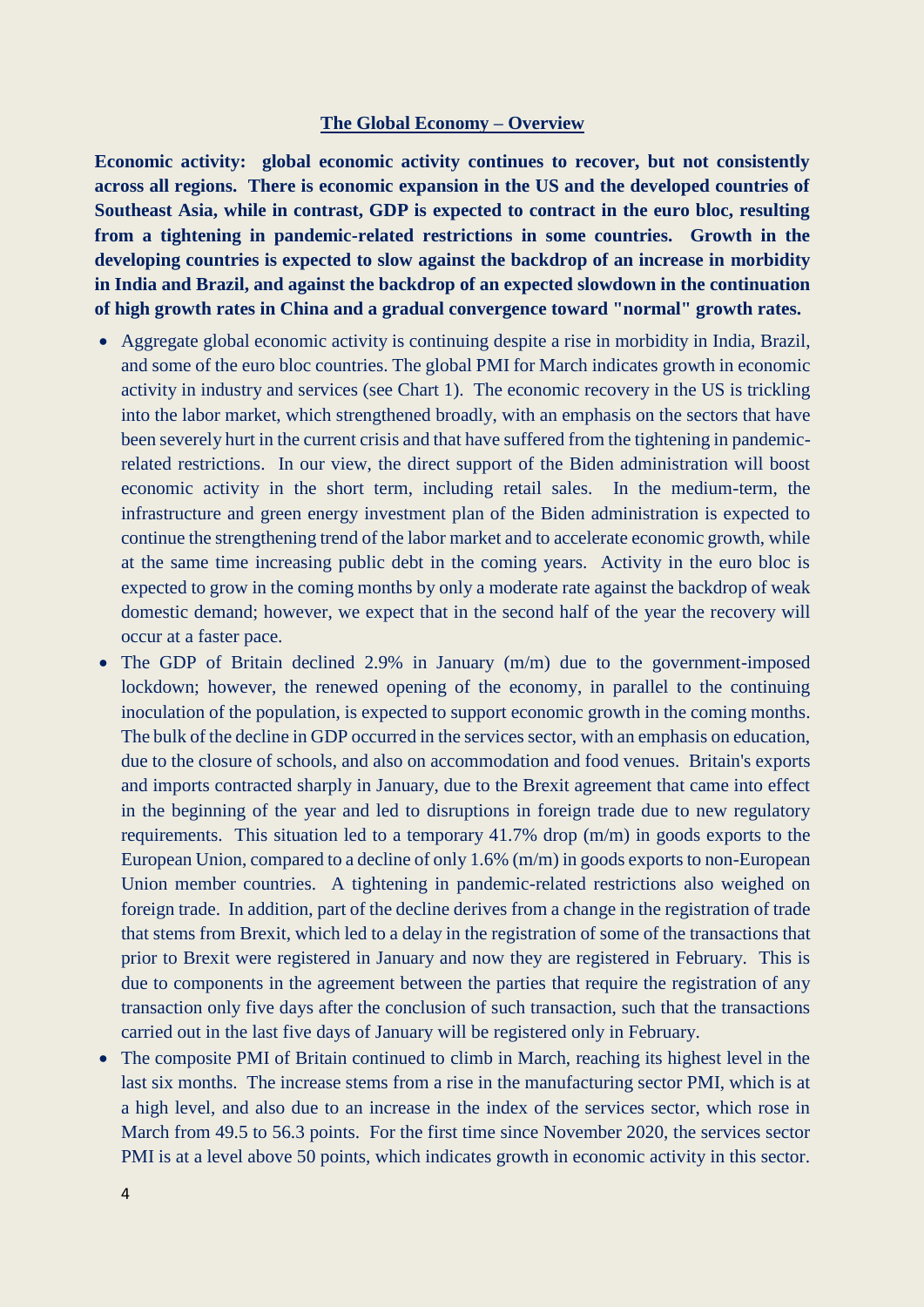In our view, the government-imposed restrictions are expected to weigh on the economic recovery in the immediate term; however, with the lifting of restrictions and the return of economic activity, a more rapid recovery is expected.

- Retail sales in Japan increased in February, reaching their highest level since September 2019, and additional data suggest that economic activity did not contract in the first quarter of the year. Industrial manufacturing declined 2.1% in February (m/m); however, this decline comes following 4.3% growth (m/m) in industrial manufacturing in January. These developments indicate that despite the decline in February's industrial manufacturing, a contraction is not expected for all of the first quarter of the year. March's PMI increased very slightly, indicating activity is expected to recover slightly during the month, and the economy will enter the second quarter with weak momentum. The increase in the index stems from, among other things, an increase in the new export orders component, which increased to a 3 1/2 year peak, indicating that external demand is strengthening.
- Growth in the developing countries continued also in the first quarter of the year; however, in our view, the growth in the coming months will be more moderate. The PMI of India declined slightly in March, but still indicates continued growth in economic activity. In our view, the rise in morbidity in India is likely to lead to a tightening in restrictions and calls for people to maintain voluntary social distancing. These steps are expected to weigh on economic growth in the near-term, with an emphasis on the services sector.
- Economic activity in China increased in January and February, as the pandemic-related restrictions in the country weighed on retail sales, but the industrial sector continued to grow. Industrial manufacturing increased during this period by an annual rate of  $39.5\%$  (y/y); however, we recall that the bulk of the crisis in China occurred during the parallel period in 2020. The manufacturing PMI of China declined in March, reaching its lowest level in the last 11 months (see Chart 2), indicating a low rate of GDP growth. In our view, growth in activity will continue also in the second quarter of the year, but is likely to weaken during the second half of the year.
- In Latin America, Mexican industrial manufacturing increased 0.4% in February (m/m), despite disruptions that occurred in the north of the country due to extreme weather conditions in Texas that led to disruptions in the supply of natural gas used to operate power plants, which caused electricity outages and hurt production. A substantial portion of this growth stemmed from an expansion in the output of the mining and construction sectors, which more than offset the decline in production resulting from the power outages. In our view, growth of the manufacturing sector is expected to have continued also in March and we expect that Mexico's GDP grew in the first quarter of the year by at least  $0.5\%$  (q/q). In Brazil, industrial manufacturing contracted 0.7% in February (m/m), for the first time since April 2020, against the backdrop of the decline in economic activity in the automobile sector that stemmed from a global shortage of manufacturing components, and from a drop in local demand against the backdrop of the rise in morbidity. The manufacturing PMI declined in March, yet remains at a level above 50 points and indicates growth in activity, yet we expect that the activity of the automobile sector will remain low.
- Looking ahead, in the estimation of the International Monetary Fund (IMF) from April, global GDP is expected to increase 6.0% this year, with growth in the developed countries expected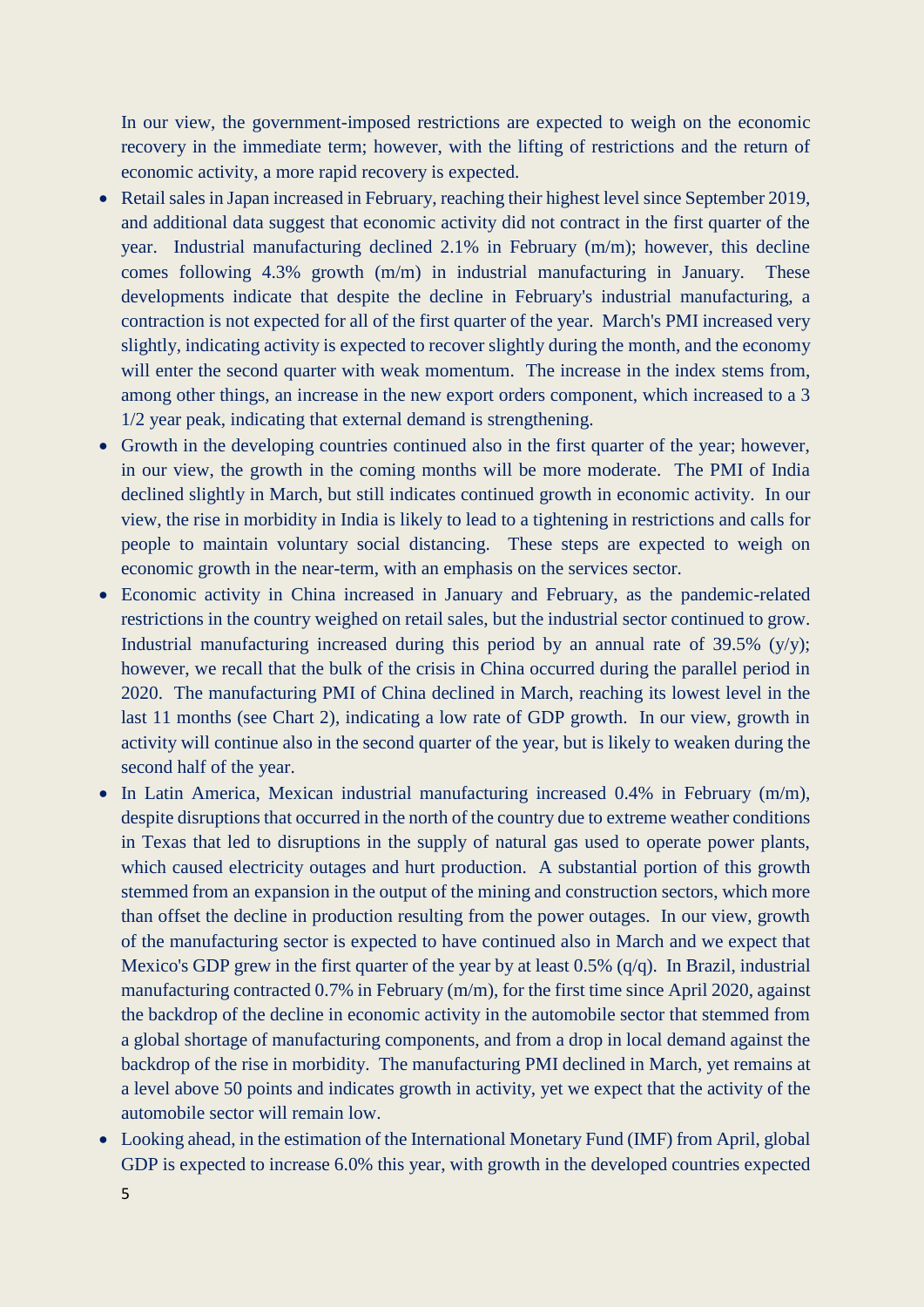to reach 5.1% and the growth of the developing countries expected to reach 6.7%. The growth of GDP this year in the US and Spain is expected to be the highest among the developed countries, and in the opinion of the IMF, they will grow this year by 6.4%. However, in our view, the GDP of the US will grow this year by a more moderate rate of 5.5%.



**Inflation and monetary policy: inflation in the developed countries increased in the first quarter of the year. March was characterized by a number of significant developments in the monetary policies of Britain, Turkey, India, and Brazil. India launched a defined asset purchase program that is expected to prevent a substantial increase in government bond yields.**

- Inflation in the developed countries increased in the first quarter of the year. The annual inflation rate in the OECD countries increased in February from 1.5% to 1.7% (see Chart 3) against the backdrop of a moderation in the decline in annualized terms in the energy component, and a continued rise in food prices. However, core inflation in the OECD declined in February from 1.7% to 1.6%.
- In its March interest rate decision, the central bank of England did not follow the path of the ECB, which announced an increase in the pace of asset purchases, and just like the Fed in the US, it emphasized that no interest rate hike is expected anytime soon. In our view, the interest rate is not expected to rise during the coming year. The Monetary Committee announced it will use all the additional sum of £150bn that was approved in November, such that the total sum of assets that will be purchased by the bank will equal £895bn. The bank will use this added sum by the end of 2021. This means there will be a slight slowdown in the pace of purchases from the current level of £4.4bn per week, and this indicates that the central bank is not worried about a rise in the yields of the long-term government bonds of Britain.
- The central bank of Turkey raised its interest rate sharply, from 17.0% to 19.0%, after it had raised the interest rate sharply also during the last quarter of 2020. This move is intended to maintain the tight monetary conditions in the country in order to halt the rise in the inflation rate that occurred over recent months, which brought the annual inflation rate in February to 15.6% and in March to 16.0%. The interest rate hike is greater than the forecasts of the investors that expected an increase of only one percentage point, and is intended to strengthen investor confidence in the central bank.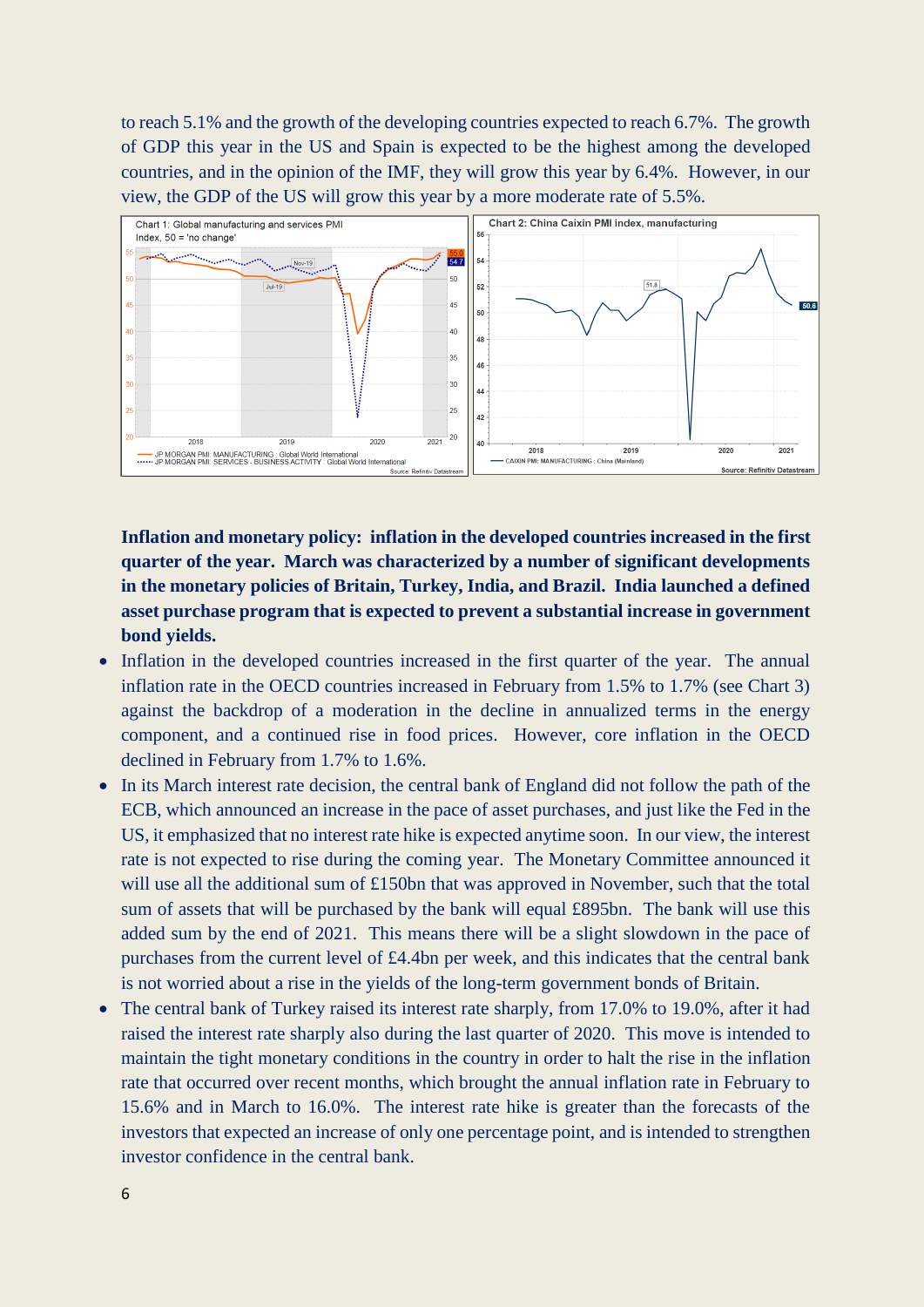- This hike in the interest rate has led to the president of Turkey, Recep Tayyip Erdogan, who is interested in low interest rates, to fire the governor of the central bank of Turkey and to appoint another candidate who has called in the past for lowering the interest rate. This step likely indicates a halt to the central bank's struggle against the rising inflation rate, and it severely damages the integrity of the central bank while deteriorating the economic condition of Turkey and its banking system. These developments will also deter foreign investors, and consequently the Turkish lira will probably weaken further.
- Turkey is in near a crisis point regarding its external liabilities. This comes against the backdrop of the expansion in the deficit of the current account of Turkey's balance of payments over the last year, coupled with external debt totaling US\$190bn (26.7% of GDP). Furthermore, Turkey's foreign currency reserves have declined, reaching a low net level of only US\$11bn (1.5% of GDP), which is below the reserves it held prior to the crisis the country experienced back in 2018.
- The central bank of Brazil hiked its interest rate, for the first time since 2016, by 0.75 percentage points to 2.75%. This move was in response to the rise in the inflation rate, to beyond the upper border of the inflation target of 4.0%, with a band of 1.5% in either direction. The rise in inflation stemmed from an increase in food and energy prices, coupled with the weakness in the local currency. The interest rate hike comes against the backdrop of estimates of the bank that the economic recovery will continue. However, the central bank noted that the indicators upon which it relies do not take into consideration the recent rise in morbidity in the country, and this raises the risk to growth in the first half of the year.
- In India, the central bank decided in March to keep its interest rate unchanged at 4%. This rate has remained unchanged since mid-May 2020, after it was cut in early 2020, and we expect that no rate hike is expected during the coming months. The central bank announced an asset purchase program (G-SAP) in which the bank will purchase government bonds totaling US\$14bn, with the goal of maintaining favorable financing conditions in the country. These purchases are not foreign to the central bank, as during the last decade the bank held 10-18% of the government's bonds, acquired through open market operations (OMO).
- These purchases were carried out occasionally in order to prevent a sharp rise in government bond yields. However, the uniqueness in the bank's announcement is that in this case, for the first time, the purchases are being carried out through an organized program in which there is a defined target for purchases. Furthermore, the central bank suggests that it is expected to oversee government bond yields and to restrict the upper limit on yields. In our view, this tool will not be used as a substitute to the use of traditional monetary tools in order to achieve the central bank's targets (such as the inflation target), but instead to prevent increases in the yields-to-maturity of government bonds and to maintain favorable financing conditions in the country.
- Latin American bond yields increased in March (see Chart 4) against the backdrop of the rise in morbidity in a large number of countries in the region. The yields-to-maturity of Brazilian 10-year government bonds increased to their highest rate since April 2020. In Mexico, bond yields increased as well during March, against the backdrop of the morbidity that remained high despite a decline experienced over recent weeks. However, in early April a slight decline occurred in Mexican bond yields.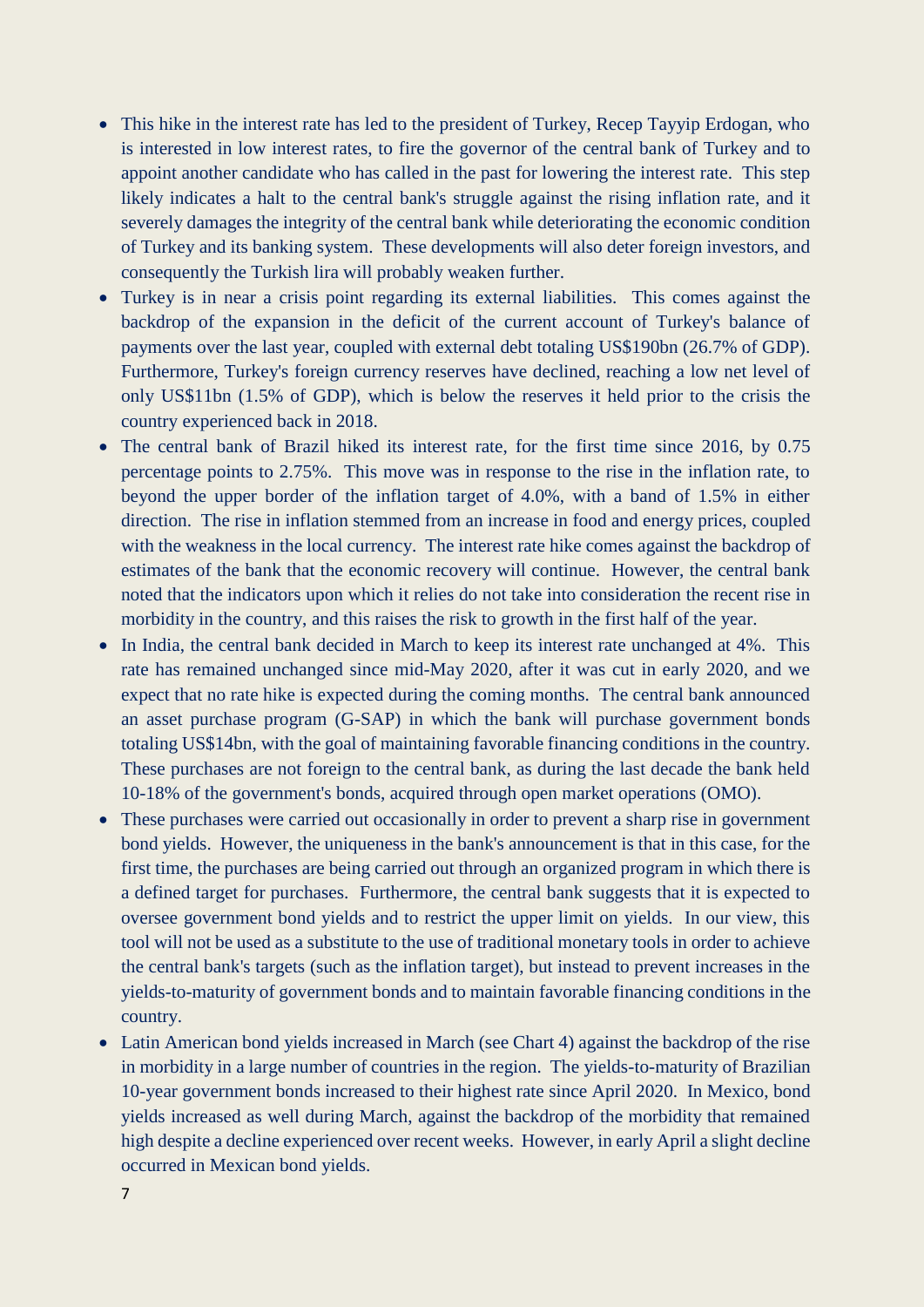

#### **United States**

**Economic activity: The labor market continues to recover. Industrial manufacturing suffered only temporarily in the middle of the first quarter of the year due to extreme weather conditions in February.**

- The economic recovery in the US, supported by fiscal stimulus, started to trickle down to the labor market, as the economy added 916,000 jobs in March (see Chart 1). This represents a large increase in employment, being even greater than the average market forecast. The unemployment rate continued to decline in March, reaching 6.0%; however, this figure remains 2.5 percentage points greater than its pre-crisis level.
- The improvement in the labor market reflects the continuing recovery in economic activity, which stood out positively in the leisure and accommodation, education, and construction sectors, all of which were very negatively affected by the pandemic. The bulk of the decline in unemployment occurred among the "temporarily unemployed" (furloughed workers). Looking ahead, progress in the inoculation of the population and the impact of this process on the decline in morbidity are likely to lead to a continued removal of restrictions and to a decline in the unemployment rate, which according to the consensus forecast will fall to 5.7% in the coming year.
- US retail sales fell temporarily in February by 3.0% (m/m), following the sharp increase in sales at the start of the year that resulted from the direct government support granted to households in December 2020. February's retail sales also reflect the difficult winter, which kept people in their homes and contributed to the decline in sales. However, sales increased in March by 9.8% (m/m) which is a rise of 27.7% compare to the same period last year, due to direct government support of the Biden administration, which is greater than support provided at the end of 2020. In addition, there was some easing of restrictions which led to an increase in spending on bars and restaurants by double digit rates as well as a significant increase in vehicle sales, electronics store sales and furniture and clothing sales. The consumer confidence index of the University of Michigan increased in March, reaching its highest level of the last year. This underscores the positive impact of the decline in morbidity,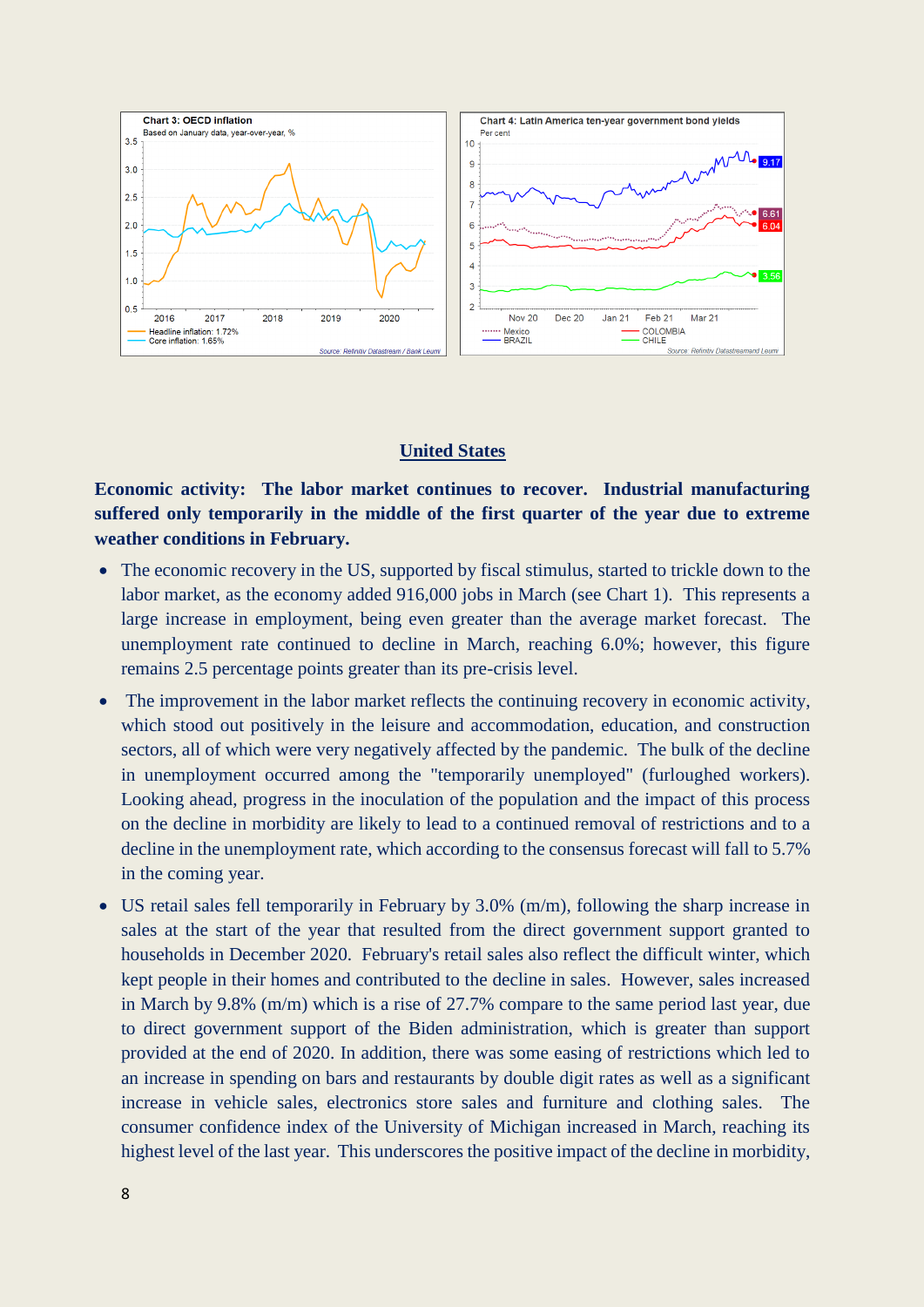

alongside the acceleration in the vaccination of the population and the provision of fiscal stimulus, on the improvement in the situation of consumers. Consumption will grow further this year with the vaccination of a significant portion of the population, which will allow the opening of activities that are under restriction, with an emphasize on the services sector.

- US industrial manufacturing dipped in February due to severe weather conditions that occurred in the second half of the month. However, it increased in March which has not yet offset the decline of February. The preliminary indicators (PMI, ISM) are at very high levels, indicating continued growth in manufacturing economic activity. However, the global shortage in semiconductors, which have an essential role in the industrial manufacturing process, and in particular in the vehicle manufacturing process, is likely to hamper the recovery in manufacturing and may even postpone it till later on this year. The disruptions in manufacturing caused as a result of the harsh weather conditions led to a drop in orders of durable goods, which fell 1.1% in February (m/m) due to, among other things, an 8.7% decline (m/m) in automobile orders as a result of the global shortage in semiconductors. In our view, the shortage in semiconductors is expected to remain an issue in the near-term; however, the growth in investment in business equipment is expected to remain robust.
- The number of construction starts in the US declined 12.7% in February  $(m/m)$ , due to the extreme cold that affected activity, coupled with an increase in lumber prices, which disrupted the construction process. However, starts increased in March by 19% (m/m) to the highest level in last decade. In our view, construction starts in the coming months are expected to continue to increase with the return of weather conditions that will enable consistent construction, particularly against the backdrop of the low housing supply that supports the confidence level of contractors in the market. In addition, the number of construction approvals declined, for the first time since October 2020, by 8.8% (m/m). However, the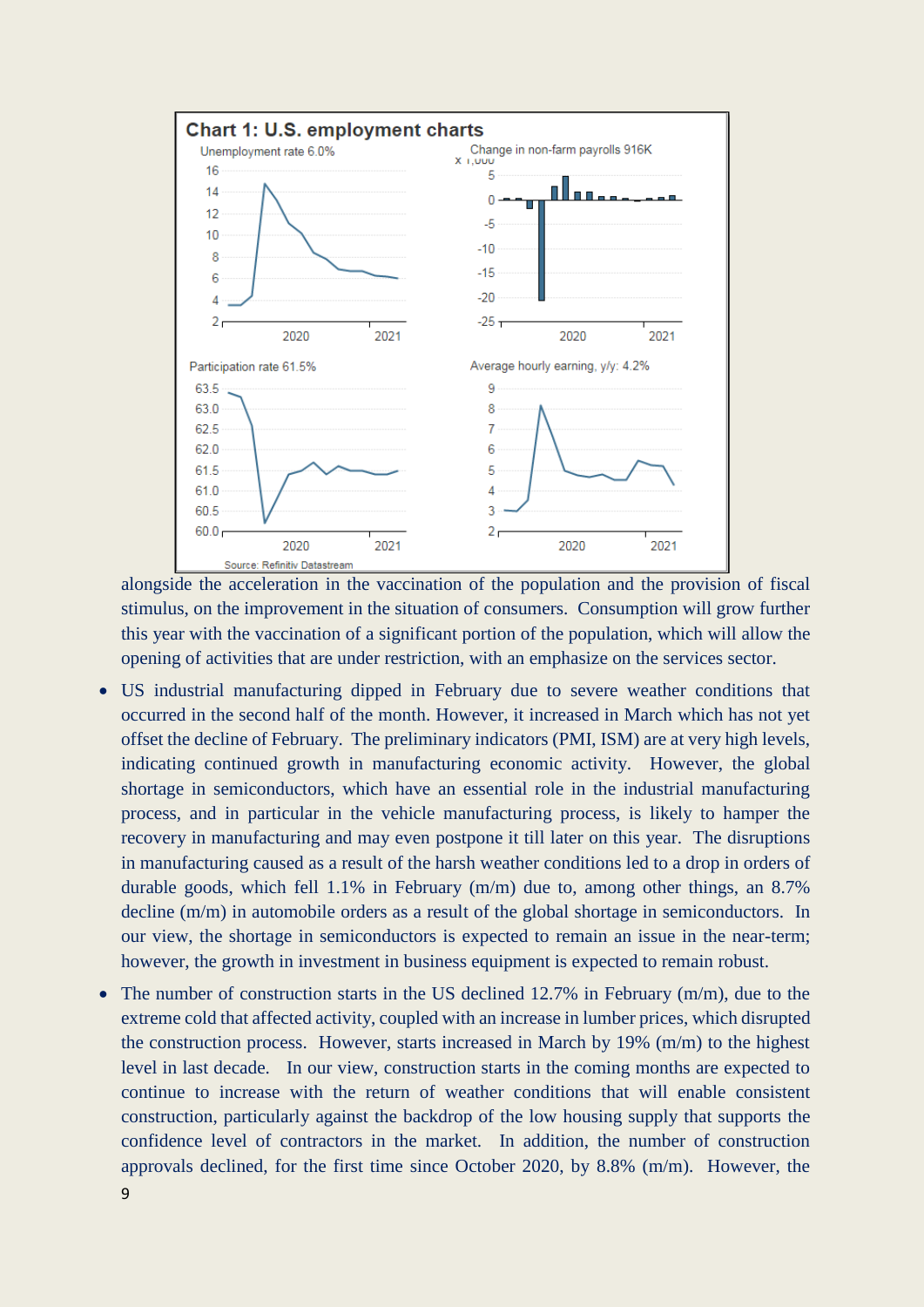number remains high and it increased in March by 2.7% (m/m), which will enable the continuation of the recovery in the construction sector.

- The difficult weather conditions, coupled with the low housing supply, led to a 6.6% decline in the number of completed units sold in February (m/m), the sharpest monthly drop since May 2020. Also, the number of new units sold declined in February, by 18.2% (m/m), reaching the lowest level since May 2020. Mortgage interest rates increased recently, according to estimates to 4% for a 30-year mortgage, and this is weighing as well on home sales; however, we estimate that with the continued return of economic activity, coupled with the rise in household savings, home sales are expected to recover by a moderate rate during the coming year.
- The new economic plan of US President Biden includes investments totaling US\$2.25tn in infrastructure, with some of these investments earmarked for green investments that the president wants to advance with the goal of protecting the environment. The plan includes US\$621bn for investment in fixing and upgrading transportation infrastructure, including the encouragement of the transition to electric vehicles, grants for investments in charging stations for electric vehicles, and transitioning the federal fleet of cars to electric vehicles. Also included is the upgrade of roads and bridges, with an emphasis on public transportation and the improvement of airports and seaports. The sum of US\$590bn will be allocated to investment in manufacturing, R&D, and worker training programs. The plan allocates US\$400bn in tax incentives to encourage green energy, such that the overall fiscal cost reaches US\$2.65tn.
- A sum of US\$328bn will be allocated to investments in housing and building infrastructure, and another US\$311bn will be allocated to investments in broadband Internet communication, electrical grid, and water infrastructure. The investments are scheduled to be spread out over the course of the next eight years, and the plan is expected to add millions of new jobs to the American economy and to accelerate economic growth in the US. We note that the plan has not yet received the approval of Congress, and the Republicans are expected to object due to the tax hikes included in the plan. Thus, all the representatives of the Democrat party must approve in order for them to succeed to use the slim majority they hold in Congress. Under these circumstances, it is expected that confirmation of the plan will be postponed to 2022 under the framework of reconciliation.
- The large infrastructure plan is expected to be financed by taxes over the course of the next 15 years, which will lower the deficit in the long-term. The Biden administration intends to raise the corporate tax rate from 21% to 28%, after President Trump had lowered this tax rate in 2018 from 35%, which was the corporate tax rate in the US since the mid-1990s, to 21%. In addition, sweeping reforms are expected to reduce US corporations' access to foreign tax havens. These steps will address the practice of establishing multi-national corporations and then registering them in countries with low tax rates. Accordingly, the plan includes an increase the global minimum tax (GILTI) for U.S. multinational corporations from 10.5% to 21.0%, the cancellation of tax deductions for Foreign Derived Intangible Income (FDII), the implementation of a minimum 15% tax on companies with book income of at least US\$100m, and more. In addition, the US administration plans to heighten corporate tax enforcement,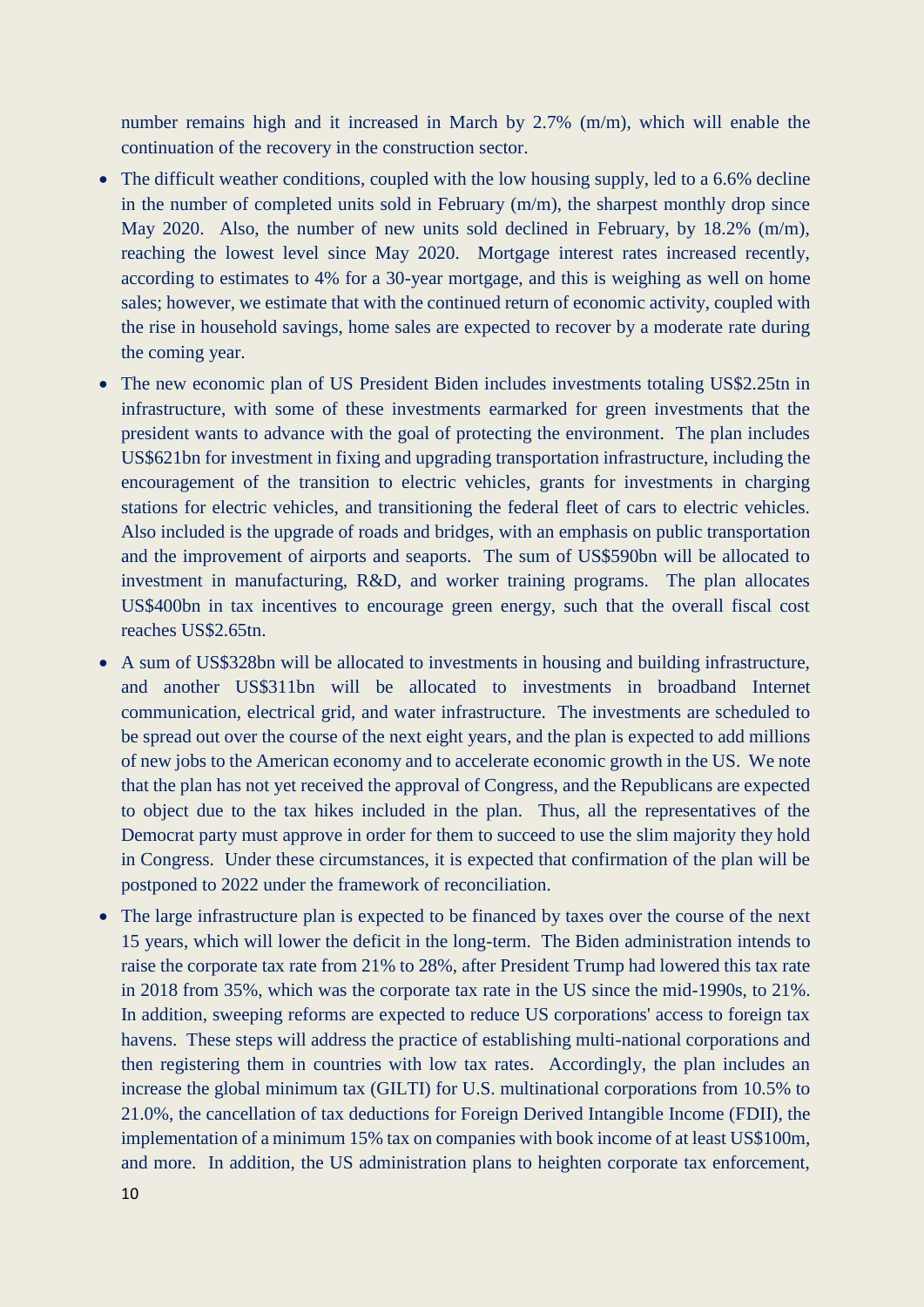and will seek global cooperation in an effort to raise the minimum corporate tax rate on international companies. This tax policy is expected to raise the tax burden on American corporations, and will increase the competitive strengths of countries with significantly lower corporate tax rates. Furthermore, the tax benefits granted to gas and oil companies are expected to be cancelled.

• Looking ahead, growth in US economic activity is expected to continue also in the second quarter of the year, against the backdrop of the moderation in the number of new daily coronavirus patients throughout the month of March. The recovery is expected to encompass all of industry and services as well, with an increase in retail sales also expected due to the large direct support of the Biden administration. The US GDP growth forecast for 2021 increased 1.2 percentage points compared to the forecast from the previous month, as we currently estimate the GDP will grow 5.5% this year, and will increase 3.1% in 2022. The range of forecasts within the consensus falls between 3.4% - 7.5%, which gives an indication of the optimism among the various forecasting bodies. Thus, it appears the GDP this year will most likely reach its 2019 level, prior to the pandemic outbreak.

**Inflation and monetary policy: The Fed left monetary policy unchanged with an eye toward achieving the employment target, and does not anticipate a significant increase in the inflation rate. This situation supports maintaining the current policy. US bond yields rose along the entire yield curve, but the long term yield-to-maturity fell slightly in the first half of April following Mr. Powell's views on longer term policy.**

- $\bullet$  In its mid-March interest rate decision, the Fed kept rates unchanged within a range of 0.00 0.25%. The Fed expects the interest rate will remain within this range until the goal of full employment will be achieved, which we estimate to be an unemployment rate of 4%, and also until the achievement of the 2% inflation target in annualized terms, and even a moderate increase above this level for a certain period. The economic forecasts of the Federal Open Market Committee (FOMC) members indicate they expect robust economic growth this year and only a temporary increase in inflation, which explains their stance to not hike the interest rate in the foreseeable future. In our view, the Fed is interested in permitting inflation to climb slightly above the 2% target rate, and it is possible the Fed will even permit inflation to remain at a level slightly above 2% for a sustained period. This is part of the transition in the direction of a long-term average inflation target. The expectations of the FOMC members for robust growth brings with it as well the expectation for a lower unemployment rate, and in their opinion, unemployment will reach 3.9% and 3.5% by year-end 2022 and year-end 2023, respectively. That is to say, they expect a return to full employment.
- 11 • The committee members do not anticipate the return to full employment, coupled with robust growth, will lead to a substantial increase in the inflation rate. In their opinion, the inflation rate in PCE terms will equal 2.4% by year-end 2021, compared to the forecast in December 2020 that the inflation rate in 2021 will be 1.8%, but in 2022 it is expected to fall back down to 2.0% and to climb only slightly in 2023 to 2.1%. These forecasts led to the expectations of most of the Fed members that the interest rate path will remain unchanged through the end of 2023, yet a minority of the members (four FOMC members) forecast an interest rate hike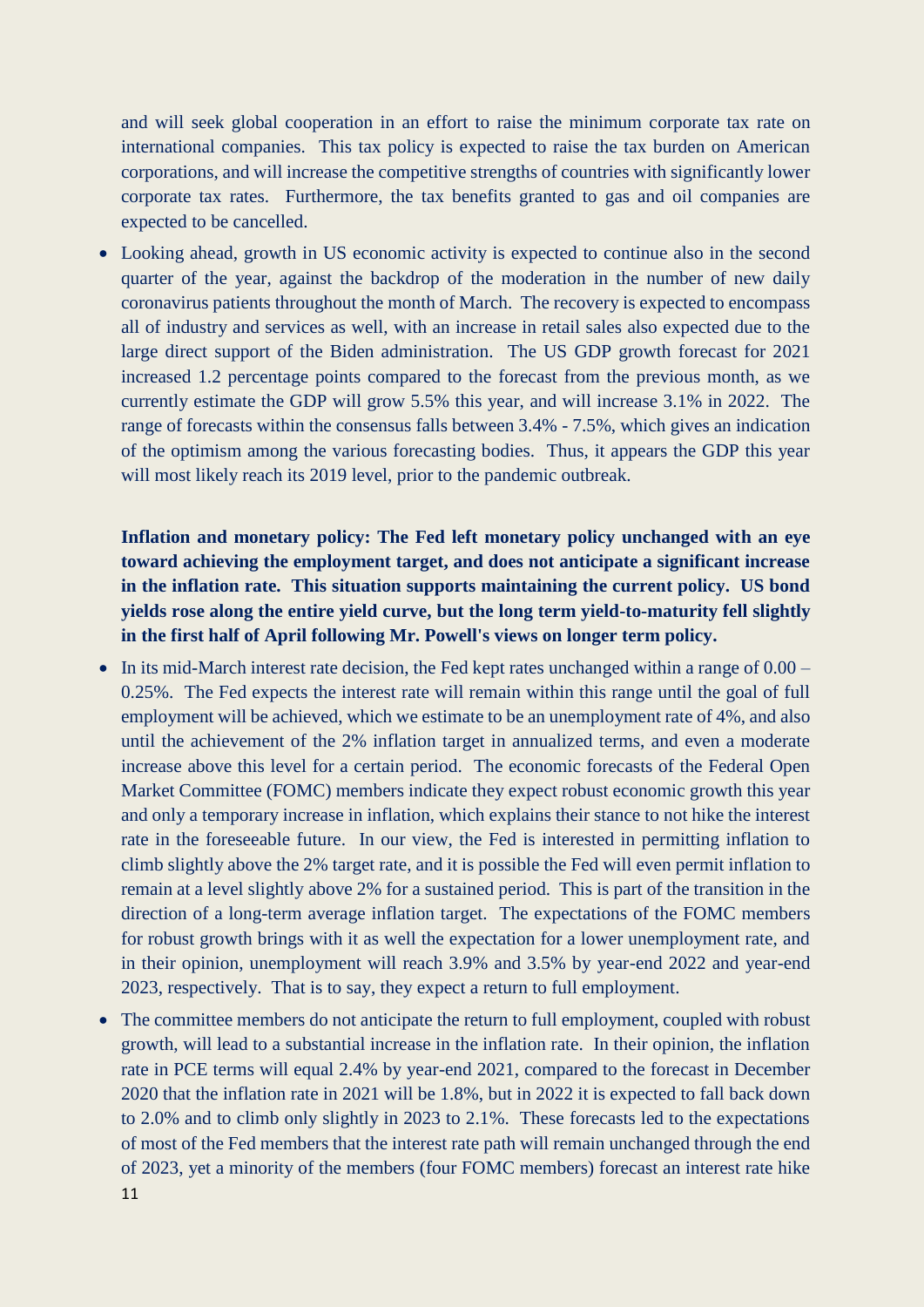in 2022, and seven committee members forecast an interest rate hike in 2023. In our view, the main risk is that the inflation rate will rise above the expectations of the Fed, which will demand the implementation of restraining measures.

- The minutes from the latest FOMC meeting state that the committee members are not worried about an increase in inflation. Most of the committee members noted that the risks to inflation are balanced and inflation is expected to climb this year due to temporary factors such as a shortage in raw materials, intermediate inputs, and labor; and also bottlenecks in shipping. However, any uptick in inflation is expected to be temporary and it is expected to decline in 2022. The committee members do not expect any reduction in the current pace of asset purchases, equaling US\$120bn per month, anytime soon and in any event, a change in the pace of purchases in the future is expected to precede any process of an interest rate hike.
- In the opinion of the committee members, the rise in the yields-to-maturity of long-term government bonds reflects their economic forecast for robust growth this year, the rise in inflation expectations, and the expectations for an increase in US Treasury debt issues in order to finance the growing deficit. The FOMC members are tracking the impact of the rise in long-term yields and they noted that a sustained rise in yields is likely to endanger the progress made toward the full employment and the 2% average inflation targets. In addition, the committee members are worried about the effects of the expansionary financial conditions on heightened risk taking and on financial stability. In our view, the FOMC is not expected to transition suddenly to contractionary monetary policy with the goal of preventing the creation of asset price bubbles and/or other risks to financial stability. Instead, the Fed is expected to deal with these risks by means of regulatory measures and not monetary policy tools.
- The inflation forecasts for the coming year made by forecasters are similar to those of the Fed, while the average inflation rate forecast equals 2.3% and the median being the same as the Fed's forecast. However, the consensus forecasts for the 2022 inflation rate are above the Fed's forecast, with the average forecast equaling 2.1% while the forecast of forecasters floats within a broad range of 1.5% - 2.9%. In addition, the inflation forecasts based on indicators of market interest rates as well as consumer and business confidence surveys indicate that the inflation rate in 2022 will be greater than the Fed's forecast, which supports our assessment that the inflation rate will rise at a rate faster than that expected by the Fed.
- The consumer confidence index (CPI) increased in March 2021 by an annual rate of 2.6%, the highest rate since August 2018, primarily due to an increase in energy prices which has been affected by disruptions on the supply side and global transport, but also due to the increase in services prices which led to an increase in the annual core inflation rate in March from 1.3% to 1.6% (see Chart 2). In our view, the inflation rate will continue to increase in the short term due to the collapse in prices during the same period last year. The manufacturer price index increased in March by an annual rate of 4.3%, the highest rate since September 2011, due to the increase in prices in the export components and the increase in the government procurement. This increase occurred after sharp increases recorded in January and February, against the background of increased demand and supply chain disruptions which have heightened the risk of economic bottlenecks.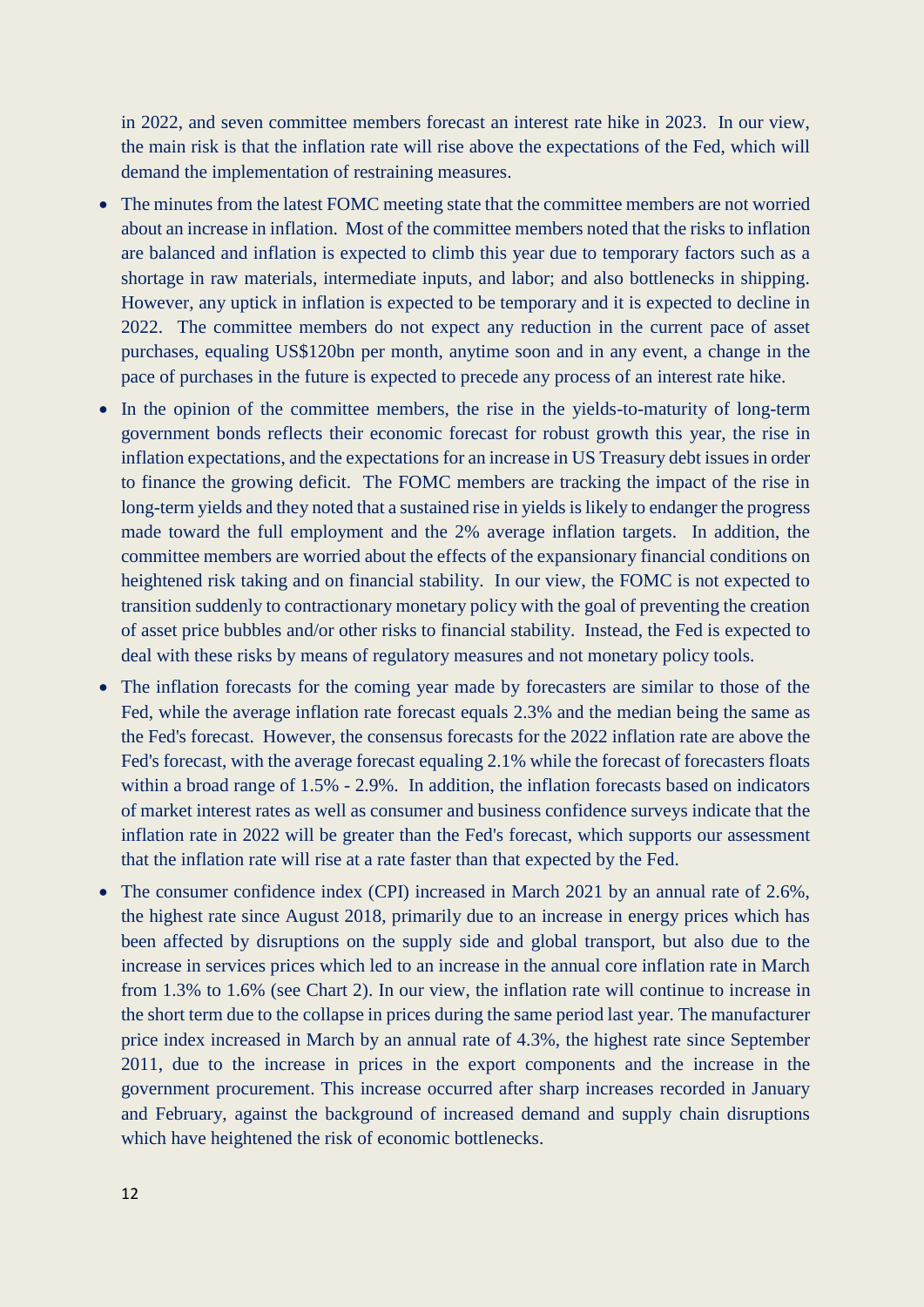- The yield-to-maturity of US government bonds increased during March (see Chart 3) as a result of a rise in the inflation expectations of the Fed and of market forecasters, coupled with an increase in real long-term interest rates, but the long term yield-to-maturity fell slightly in the first half of April. The rise in yields has occurred despite the on-going massive intervention of the Fed in the markets. The Fed is expected to continue to purchase assets at the current pace, and without this intervention, the rise in the long-term bond yields would probably have been greater.
- The macro-economic growth is reflected in the financial markets, which are at peak levels, as well as in many of the commodities prices, which are affected by the rising demand for industrial materials. Copper prices increased with the recovery in economic activity, after they had fallen in April 2020 to a low of recent years, and reached their highest level since August 2011. In parallel, prices of precious metals, which are perceived as a secure investment at times of crisis, dropped their peaks in August 2020, against the backdrop of the economic recovery. The relative change in copper prices vis-à-vis precious metals prices is consistent with the process of rising yields in the US.
- The underlying economic conditions of the US support the rise in yields, including: the large and persistent budget deficit of the US government, the expectation for a decline in the household saving rate with the return of normal consumer patterns, and a continuing boom in real investment in a variety of areas throughout the US. This gap between aggregate savings and real investment is expected to broaden further and be reflected in an increase in the deficit of the current account of the US balance of payments and further upward pressure on yields.
- It appears the intervention of the Fed is maintaining a lower level of yields than that consistent with the macro-economic conditions, by approximately 100bps. Eventually, as the US economy returns to full activity, the unemployment rate falls to the desirable level, and as inflation remains near or above the target, the Fed will gradually remove its support. At such time, a further step of rising yields will probably take hold, whether only on the basis of expectations for a future change in Fed policy, or at a later date with the announcement of the actual implementation of such a change.

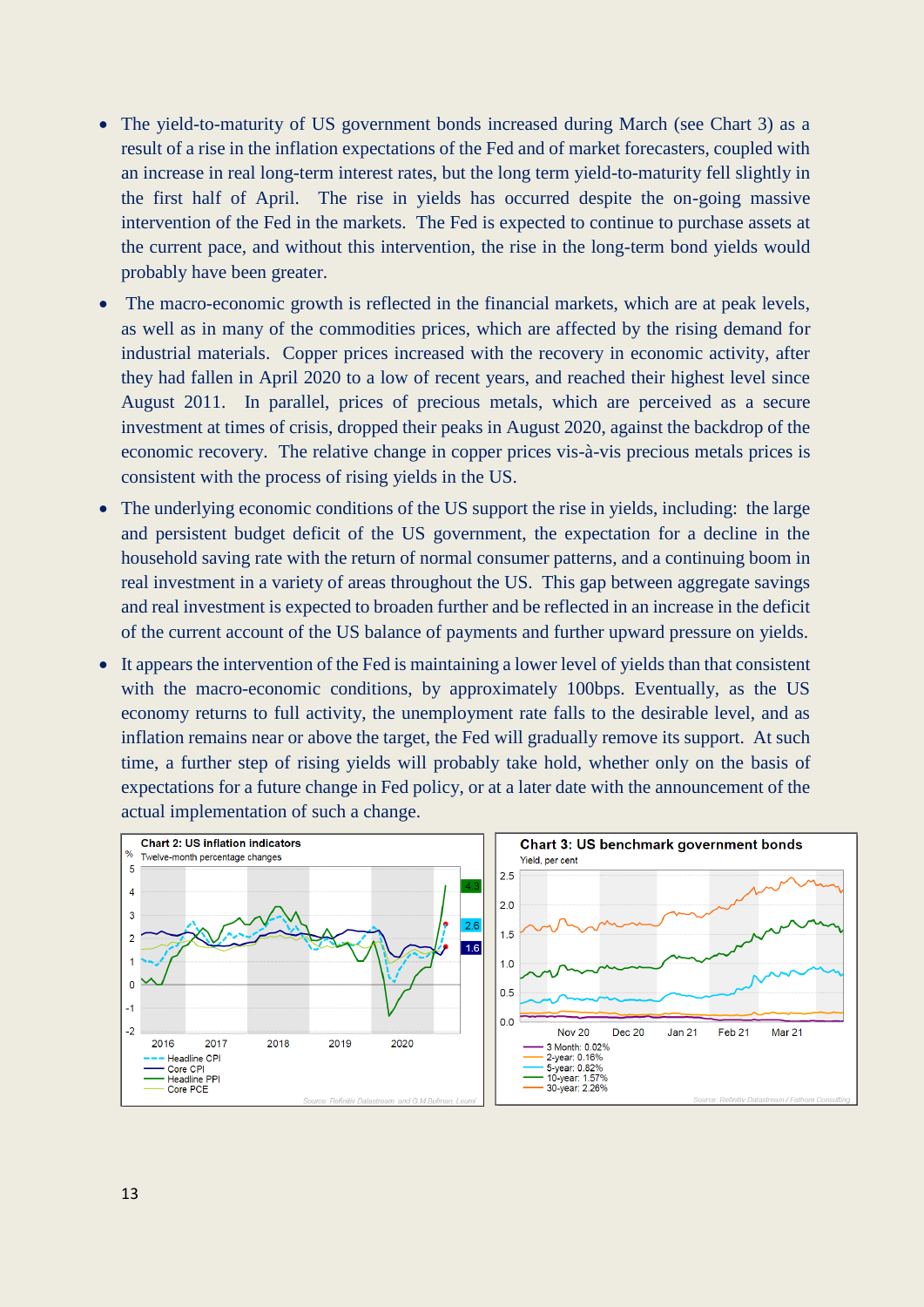#### **The Euro Bloc**

**Economic activity: it appears the GDP of the euro bloc declined in the first quarter of 2021, while in the second quarter, GDP is expected to rise moderately. For the full year, the lion's share of annual growth is expected to occur in the second half. Italy and France entered again into lockdown, and Germany as well tightened its pandemic related restrictions due to a rise in morbidity. These developments are likely to hamper any recovery.**

- Overall economic activity in the euro bloc has not yet returned to growth in the beginning of the year. Industrial activity growth, which has recently characterized most of the countries of the world, was evident in the euro bloc in January despite the supply chain disruptions that have led to a drop in the manufacture of automobiles. However, these disruptions together with the tightening of restrictions led to a decrease in industrial production in February by 1.0% (m/m).
- A sharp decline was recorded in France's industrial production and Germany's industrial production also contracted while in Italy it grew at a moderate rate. Manufacturing growth is expected to continue during the coming months, particularly after supply chain disruptions start to ease, but the recovery of the automobile industry is expected to be at a later stage.
- We expect local demand to increase in the coming monthly only moderately, due to the rise in morbidity and the tightening of pandemic-related restrictions in a number of euro bloc member countries. These developments have impacted the services sectors and to a lesser extent the manufacturing sector. The rise in external demand is expected to support industrial growth later on. Accordingly, preliminary indicators show a continuing recovery in the industrial sector. The PMI of the euro bloc increased to a level above 50 points in March (see Chart 1), for the first time in the last six months, and indicates economic growth at the end of the first quarter of the year. The bulk of the increase stems from a rise in the index of the manufacturing sector, which increased sharply from 57.9 to a peak level of 62.5 points. However, the tightening of restrictions in a number of euro bloc member countries is expected to hamper the continuation of growth in the near-term, with the damage expected to be concentrated in the services sector.

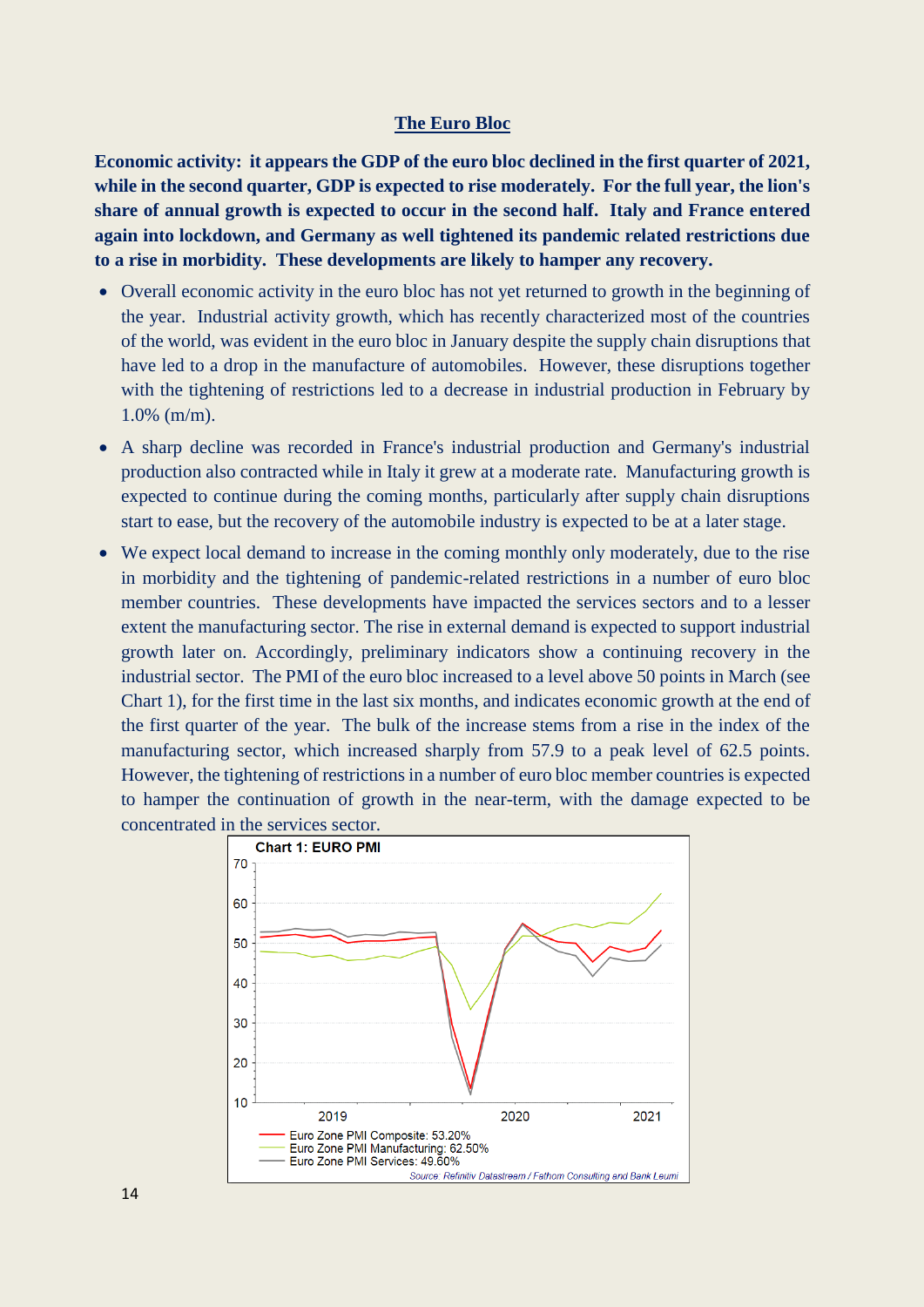- The EC index on consumer confidence in the euro bloc improved in March from -14.8 to -10.8 points. The latest figure is the highest level since the beginning of the crisis, yet it remains below the level registered in February 2020, prior to the crisis. In our view, consumption in the first quarter of the year is expected to be low despite the rise in consumer confidence, due to the tightening in pandemic related restrictions and against the backdrop of the decline registered in retail sales in the beginning of the quarter.
- German industrial production declined 1.6%  $(m/m)$  in February after it contracted by 2.5% in January (m/m) due to a decline in the construction sector, and also due to temporary supply chain problems. These developments indicate it is likely the GDP of Germany will contract during the first quarter of 2021. However, the IFO business climate index in Germany, which increased in the last two months, indicates that German industrial manufacturing, with the exception of automobile production, returned to growth in the second half of the first quarter of the year. The composite PMI of Germany increased in March to 56.8 points, the highest level in the last three years, and this gives an indication as well of the growth in industrial activity. In our view, growth in services remains weak, and together with the rise in morbidity, which is expected to weigh on the recovery in the near term due to a tightening in restrictions, we forecast growth will be low in the second quarter of 2021. Any strong recovery will be postponed to the second half of the year.
- The rise in morbidity in Italy led to the imposition of another lockdown in the country, and this is expected to weigh on any recovery in economic activity, with an emphasis on retail and accommodation activity, which are expected to suffer more than the economic activity in other sectors. However, the impact of the contraction in these sectors on GDP is expected to be partially offset by continued growth in other sectors of the economy, with an emphasis on industrial activity, which will be hurt less by the tightening in restrictions. Retail sales in Italy fell 3.3% in January (m/m), but sales are expected to climb in February, following the easing in restrictions, yet we expect that in March-April retail sales will contract once again due to the imposed shutdown.
- France as well imposed a shutdown, due to a rise in morbidity, which led to a contraction in industrial production by 4.7% (m/m) in February after it grew by 3.2% (m/m) in January and this is expected to lead to a slight decline in GDP. In our view, the GDP contraction will be smaller than that of previous shutdowns since some businesses have adjusted their activities and are expected to deal relatively well with the restrictions. In addition, schools in France are remaining open, which will make it possible to lessen the disruptions to local economic activity, with an emphasis on industrial activity, which was hurt less also in previous shutdowns. In our view, the imposition of a shutdown, together with the slow pace of inoculation of the population, are expected to lead to very weak growth in the second quarter of the year.
- Looking ahead, we expect that euro bloc GDP will recover only later in the year, while in the shorter-term, against the backdrop of heightened morbidity, the GDP contracted in the first quarter of the year and is expected to grow by only a moderate rate in the second quarter. In total for the year, the GDP of the euro bloc is expected to increase 4.2% this year, and in 2022 it is expected to increase 4.0%.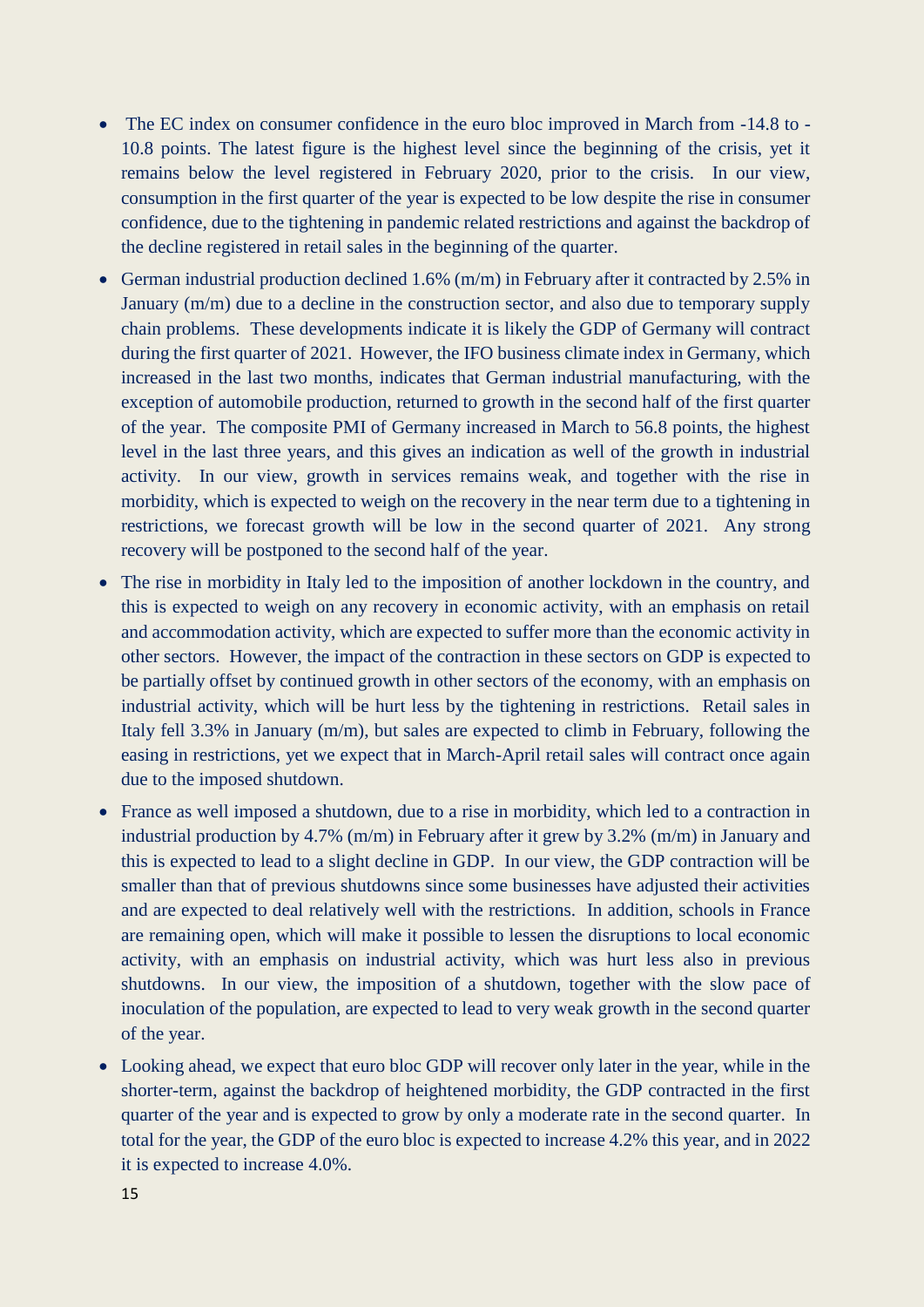**Inflation and monetary policy: members of the ECB Monetary Committee expect the rate of asset purchases made by the central bank will increase in the coming months, and this is expected to support the low yields on government bonds. The consumer price index increased in March due to the rise in energy prices, yet core inflation dipped.**

- The president of the European Central Bank (ECB) emphasized in the March interest rate announcement the uncertainty that will remain in the market in the near-term, which has been affected by the rise in morbidity, as well as the inoculation of the population. She noted that growing global demand, together with fiscal support, bolsters global as well as euro bloc economic activity; however, in the short-term, the impact of these factors is lower than the impact of the rise in morbidity that is weighing on euro bloc economic activity. Therefore, members of the Monetary Committee of the ECB forecast an increase in the rate of asset purchases, within the framework of the Pandemic Emergency Purchase Program (PEPP), during the coming months, while the purchases will be adjusted in accordance with market developments.
- This will occur with the goal of preventing a tightening in financial conditions. As expected, the ECB decided to keep its interest rate unchanged at 0.00%, and the central bank estimates the interest rate will remain at its current level, or lower, until inflation will reach the target, slightly below 2%. The ECB raised its inflation forecast for this year from 1.0% to 1.5% due to the impact of temporary factors and high energy prices; however, the ECB kept its 2023 inflation forecast unchanged at 1.4%. The president of the ECB estimates the rise in the inflation rate is temporary and is not expected to remain over time, which means the interest rate is not expected to rise before 2024.
- The consumer price index used in the euro bloc, the harmonized indices of consumer prices (HICP), increased in March from 0.9% to 1.3% (y/y, see Chart 2), continuing the sharp rise registered in the beginning of the year. The increase stems primarily from the rise in energy prices, different inputs, and freight prices. The annual core inflation rate declined in March from 1.1% to 0.9%, as services prices increased by 0.1 percentage point and goods prices increased as well, albeit by a lower rate than the increase registered in February. In our view, the inflation rate is expected to continue to climb in the coming months, while it is possible for it to increase in the second half of the year temporarily above 2%. The rise in inflation is expected to be supported by high energy prices and also by pricing pressures in the manufacturing sector, and the shortage in inventories, which is expected to raise prices of goods and automobiles. In summary for the year, the inflation rate this year is expected to equal 1.2% and the inflation rate in 2022 is expected to equal 1.4%.
- 16 • The yields-to-maturity of euro bloc government bonds declined moderately during March (see Chart 3), following February's rise, and rose at a moderate rate in the first half of April despite the increase in the inflation rate. These developments indicate a slight decline in the long-term real interest rate. The low yield levels are supported by the ECB's on-going asset purchases. Furthermore, the central bank's statement that it will continue to purchase assets, coupled with the expectations of the Monetary Committee members for an increase in the rate of purchases, is expected to halt any substantial rise in yields-to-maturity.